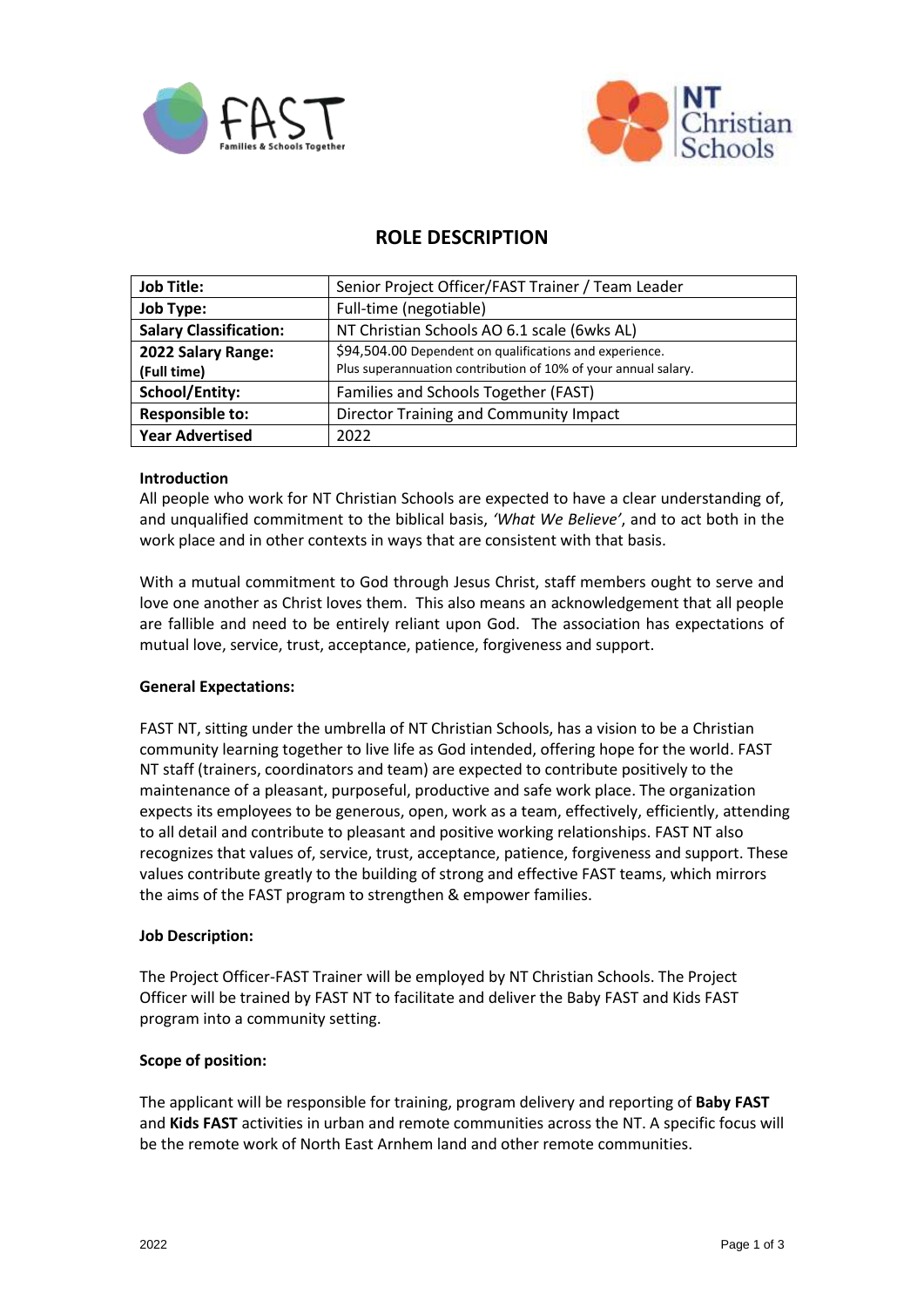# **Position location:**

FAST Project Officer- Darwin: The project officer will need to be prepared to travel and to remote communities as part of the program delivery as required.

# **Project Goal and Objectives:**

The overall goal of this project is to assist communities to build resiliency and protective factors in children at risk of conduct disorder, school failure, delinquency, violence, alcohol and other drug abuse, and child abuse, by strengthening family functioning. This is done by utilising the Families and Schools Together program.

- To build on the desires of these communities for change, by working with them and offering the FAST program, an early intervention, family-based model, as a starting point.
- To develop and support a collaborative team, in the involved communities, representing the school, other community support agencies, such as the health centre or the church, and parents, to be trained to operate and develop the program.
- To sustain the parent support received during the program by developing a local support network for the family.
- To help train a family support worker/s in each community to coordinate the running of FAST, the follow-up network and other family support initiatives.

#### **Primary role:**

- The primary role of the FAST project officer is to equip and empower a collaborative team of people to run the FAST family strengthening program in their own community.
- The project officer will be trained in all aspects of delivering both Baby and **Kids FAST**, with an initial focus on Baby FAST.
- A specific focus on supporting FAST activities in remote communities.

#### **Responsibility and Duties:**

The Families and Schools Together (FAST) Project Officer is specifically required to do the following:

- Undertake training in the delivery of Baby FAST initially, followed by Kids FAST
- Work towards Coordinating, developing and implementing all aspects of the delivery of FAST programs across the top end remote communities
- Build supportive relationships to mentor and train regional based FAST support workers in remote sites
	- $\circ$  Develop strong networks across the designated region with agencies, schools and local community
	- o Assist in the recruitment of community-based program trainees
	- o Train teams to undertake FAST, maintaining quality assurance and program integrity at each FAST site
	- o Understand and implement all program monitoring and evaluation records
- Under the direction of the Team leader organise travel and meeting schedules